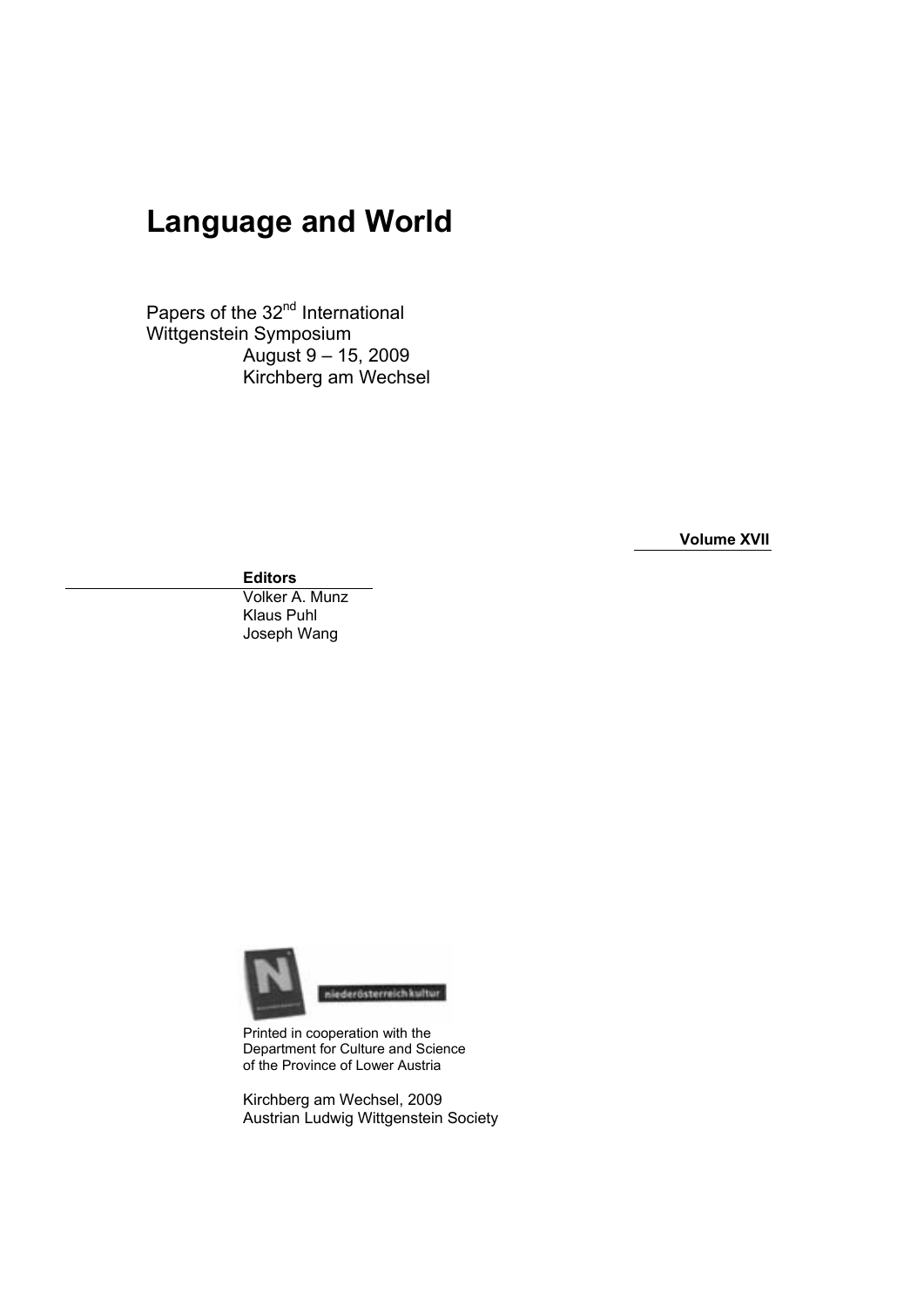## **Is the Resolute Reading Really Inconsistent?: Trying to Get Clear on Hacker vs. Diamond/Conant**

Michael Maurer, Vienna, Austria

pascalwitt@hotmail.com

For over two decades the Resolute Reading of the *Tractatus* has attempted to create an awareness of the fact that readings which traditionally focus on the topic of ineffability are methodologically inconsistent and do not truly reveal the dialectical movement of Wittgenstein's early masterpiece. In what follows my intention is to shed light on the question of whether the Resolute Reading is methodologically inconsistent in itself, as is held by Peter Hacker, the most influential opponent of this position.

### **Two Paradigms for Reading the Tractatus**

Ineffability Readers share a transcendental approach to Wittgenstein's early masterpiece: the philosophical critique of the *Tractatus* draws the limits of language by leading its reader into grasping an "ineffable metaphysics" (Hacker, 1998, 13) that lays bare the necessary conditions of possibility of meaningful discourse, i.e. the logical syntax of language. On their account, the *stricto sensu* nonsensical sentences of the *Tractatus* manage to echo ('whistle') the metaphysical melody of what cannot be uttered for an insightful reader. To be able to walk this baffling tightrope, the sentences of the *Tractatus* are categorised as "illuminating nonsense" (Hacker, 1997, 18) which – although strictly speaking nonsensical – is able to convey insights into the hidden nature of reality. In ineffability interpretations, the notion of important nonsense represents the fundamental paradox of the book's self-destructive mode of announcing the nonsensicality of its own sentences, and these very sentences have established the limit between 'sense' and 'nonsense'.

Resolute Readers strongly reject this interpretation, given that it is based on a hermeneutics that takes "the target of the work for its doctrine" (Conant, 2002, 381). In accordance with their account, the author of the *Tractatus*  was not (indirectly) in favor of any philosophical doctrines or theses, because philosophy for him is an activity that essentially consists of an elucidative process whose aim is the "logical clarification of thoughts" (TLP 4.112). Perceiving the early Wittgenstein as someone who is trying to *show* what cannot be *said,* for the Resolute Readers evokes an incapacity to understand the subtle method of the work. The hermeneutic strategy of Ineffability Readers seems to be "constantly at odds with [their] interpretation of the work" (Conant, 1991, 339): while preaching the unsayability of the *Tractatus'* doctrines, they have written lengthy and in-depth texts, extensively explaining such doctrines. In Cora Diamond's words they "pretend to throw away the [Tractarian] ladder, while standing firmly, or as firmly as one can, on it" (Diamond, 1991a, 194). Sticking to the intelligibility of an inexpressible 'something' (*shown* in the Tractatus' nonsensical sentences), implies an irresolute *"chickening out"* (Diamond, 1991a, 181) before the challenges encountered by any serious reader of the *Tractatus*. Wittgenstein's verdict that anyone who understands him eventually recognizes his propositions as nonsensical (TLP 6.54) must be taken seriously (i.e., resolutely). Consequently, the exegesis of the so-called New Wittgensteinians denies the existence of different kinds of nonsense: "All the nonsense there is[,] is old-fashioned,

straightforward, garden variety, completely incomprehensible gibberish." (Conant, 1989, 253) Therefore they have a completely different picture of the philosophical activity to which the author of the *Tractatus* was profoundly committed in his work: his aim is not to show inexpressible deep truths that represent the metaphysical features of reality, but to free the philosophically inclined reader from the illusory meaningfulness of such obsessive pictures. Throwing away the Tractarian ladder – after having undergone the dialectical process of climbing it – means to have fully dissolved the philosophical problems produced by the logic of our language from within. Being able to read the *Tractatus* with understanding "supposes a particular kind of imaginative activity, the imaginative taking of what is nonsense for sense" (Diamond, 2000, 158). The answer at the top of the Tractarian ladder does not lie in the clouds of a metaphysical realm outside of language, but in the reader's awareness that "[h]e was prone to an illusion of meaning something when [h]e mean[t] nothing" (Conant, 2002, 381). The reader eventually recognizes the sentences of the *Tractatus* as plain nonsense and is, thereby, freed from the obsessive seductiveness of the metaphysical statements the book contains. The solution of the problems then lies in their disappearance. The goal achieved after leaving behind the last rung of the Tractarian ladder is not the (silent) appropriation of ineffable metaphysical truths, but the ethical transformation of the reader who has undergone the process of a philosophical therapy.

After this incomplete sketch of the two interpretative factions in recent *Tractatus* research, I will now go straight to the main point of the present paper. In order to keep them from sweeping the philosophical inconsistency of their interpretation under the carpet, Ineffability Readers of the *Tractatus* like Peter Hacker, have chosen to address this inconsistency in the early Wittgenstein by drawing from his later criticism of his early work. Hacker holds that the *Tractatus* is a philosophically interesting but misguided attempt which cannot be interpreted coherently. Consequently, Hacker has tried to show that the resolute account suffers from the same aporetic fate (Hacker, 2000, 360– 370) as does the traditional reading he has contributed to in the past.

### **Hacker on Tractarian Nonsense**

In his article "Was He Trying to Whistle It?", it is argued that the "post-modernist defence" (Hacker, 2000, 356) of the New Wittgensteinians is itself an unsustainable attempt to give coherence to the paradox inherent in Wittgenstein's early endeavors. This recent defence suffers from embarrassing exegetical faults – internal as well as external – which, to date, Resolute Readers have only been able to cover up by resolutely ignoring them. In what follows I will not try to debilitate his admittedly well argued criticism in all of its facets, but to concentrate on analyzing his claim that Cora Diamond's interpretation of the *Tractatus* unconsciously reintroduces the notion of 'important nonsense' through the back-door.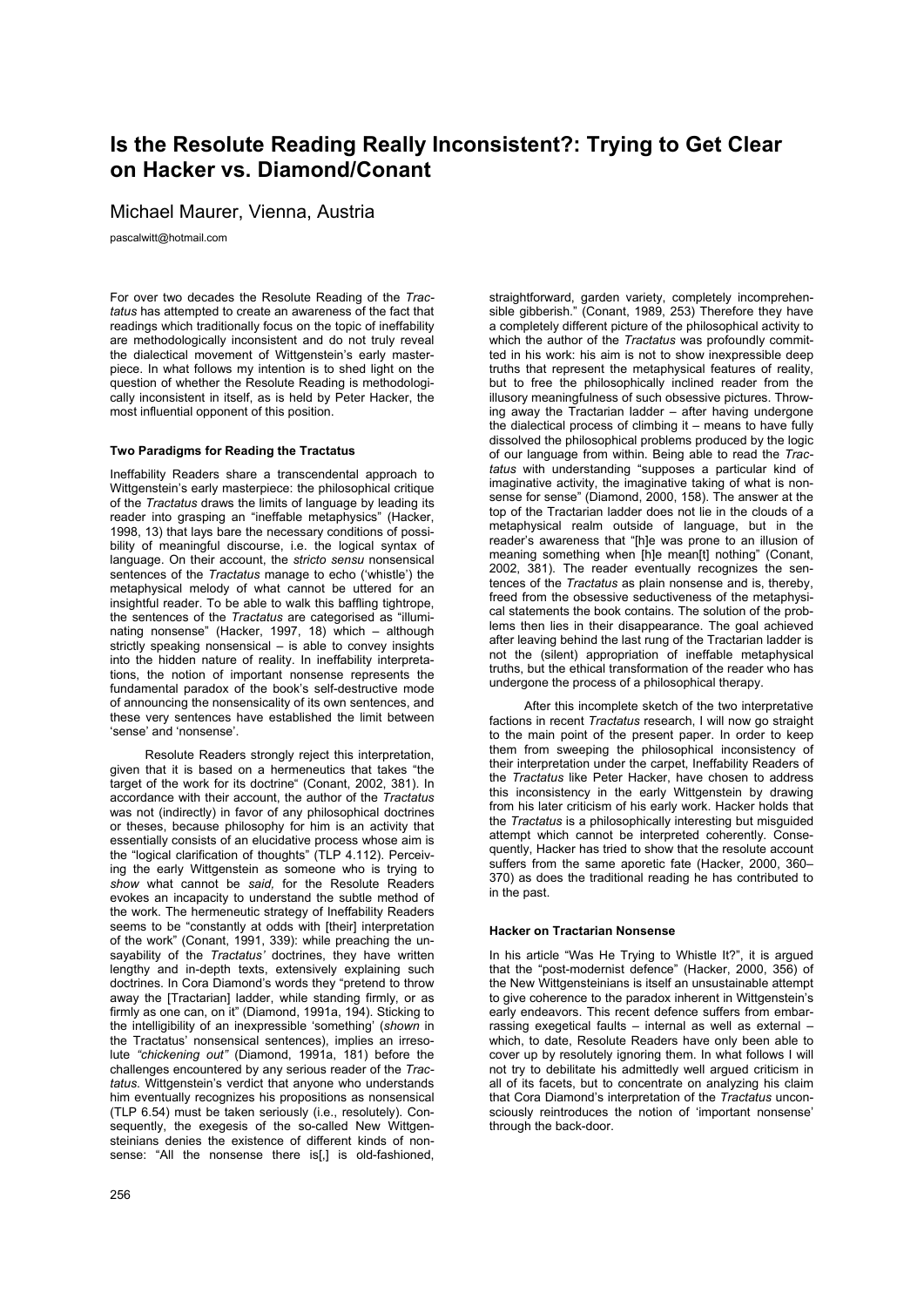To get me right: my aim is not to strengthen the thesis that the Resolute Reading is the *right* interpretation, but to visit the scene of a battle-field of metaphysics on which two hermeneutically incommensurable schools of interpretations have been at war with each other. Hacker claims that Diamond's account of Tractarian nonsense – against her previous conviction that there is only one kind of nonsense, i.e. plain nonsense – can not be sustained without resorting to the paradoxical notion of 'important nonsense'. According to this view, Diamond *herself* can not keep from 'chickening out' and, thus, her interpretation does not save "Wittgenstein from the embarrassment of sawing off the branch upon which he is sitting" (Hacker, 2000, 362). These are his words:

"Finally, those among them [the Resolute Readers, M. M.] who contend that some of the propositions of the *Tractatus* are 'transitional ways of talking' in a 'dialectic' in effect distinguish between two kinds of nonsense: plain nonsense and transitional nonsense. Assuming that it is important that we come to realize that apparent sentences that we think make sense are actually nonsense, then transitional nonsense is important nonsense, unlike plain nonsense." (Hacker, 2000, 361)

Hacker's account here is undoubtedly motivated by his own earlier contribution to the understanding of the illuminative character of Tractarian nonsense. Let us, for the sake of clarification, take a closer look at what he wrote some time ago:

"Within the domain of nonsense we may distinguish overt from covert nonsense. Overt nonsense can be seen to be nonsense immediately. (…) But most of philosophy does not obviously violate the bounds of sense. It is covert nonsense for, in a way that is not perspicuous in ordinary language to the untutored mind, it violates the principles of the logical syntax of language. (…) Nevertheless, even within the range of philosophical, covert nonsense can we distinguish (…) between what might (somewhat confusingly) be called illuminating nonsense, and misleading nonsense. Illuminating nonsense will guide the attentive reader to apprehend what is shown by other propositions which do purport to be philosophical; moreover it will intimate, to those who grasp what is meant, its own illegitimacy." (Hacker, 1997, 18–19)

In order to make sense of the paradoxical setting that the sentences of the *Tractatus* are nonsensical and, at the same time, must be understood by their reader, Hacker invents a complete ontology of various kinds of nonsense, reserving the contradictory category of 'illuminating nonsense' for the *Tractatus'* sentences. The confusions characteristic of traditional philosophy are supposedly examples of 'misleading nonsense', whereas the *Tractatus*, "the swansong of metaphysics" (Hacker, 1997, 27), contains a different kind of nonsense that mystically ushers its reader into the correct logical point of view. What is happening here, I think, is that the grammatical categories of Hackerian language generate the imaginary existence of ontological ones. Hacker's approach, as I read it, disregards the first fundamental principle of Frege's *Grundlagen der Arithmetik*, which Resolute Readers are deeply committed to in their interpretation of the *Tractatus*. Hacker commingles the logical with the psychological when he classifies different kinds of nonsense as 'overt', 'covert', 'misleading' or 'illuminating'. The mental accompaniments a hypothetical reader of nonsensical sentences might have, are to be distinguished from the logical status of those very sentences.

I furthermore think that Hacker is wrong when he accuses Diamond of secretly using a variant of 'important nonsense' in her reading of the *Tractatus*. Trapped within the internal structure of his own approach, he misunderstands the way in which the dynamic relationship between the logical and the psychological, shapes Diamond's description of the method in the *Tractatus*.<sup>1</sup> He is projecting his characteristically categorizing style of thought onto Diamond's view of the Tractarian method, which lies at the heart of the Resolute Reading. As a result, Hacker becomes prey to his own confusions as he misunderstands the surface grammar in Diamond's use of language.

Let me further clarify what I wish to convey: As mentioned above, the Resolute account broaches the issue of how the reader's language usage enters into a relatedness with the sentences of the *Tractatus*. The book operates on the basis of a self-destructive pedagogy: the reader has to fully enter the illusory meaningfulness of the metaphysical statements until their deceptive character has become fully visible and effective to him. The Tractarian sentences are – seen from a logical point of view – plainly nonsensical; it's *the reader* who fails to be aware of this fact since he is confused by the logic of his own language. The sentences in question can not be classified as 'illuminating nonsense', although they are made of nonsense, a nonsense which for the reader of insight becomes visible in the transitional process of climbing the Tractarian ladder. The logical structure of Hacker's final phrase in the first quote above illustrates how he fails to trace the *New Wittgensteinians'* style of thought. The Resolute Reading strictly follows the Fregean spirit which sharply separates the domain of the psychological from that of the logical, whereas Hacker ends up mingling both spheres, thus melting everything down to what he calls 'important nonsense'. The (psychological) fact that metaphysical nonsense is *important* for those who are philosophically inclined, does not imply the existence of a (logical) category for *'important nonsense'* within which the sentences of the *Tractatus* can be standardly classified. The *illumination* or *elucidation* that the early Wittgenstein strove to promote in his reader, can not, regarding the sentences of the *Tractatus*, be statically institutionalized. This is so because the Tractarian method is actually based on a dynamic and dialectical interaction between the book and its reader's consciousness.<sup>2</sup> The responsibility for becoming aware of the nonsensicality, which our attempts to transcend the limits of language lead to, can not be forced into imaginary (categories of) linguistic signs.

Cora Diamond's thesis that climbing the Tractarian ladder requires the reader's imaginative activity of transitionally taking nonsense for sense, does not at all mean that she is using the notion of 'important nonsense'. The fact that metaphysical nonsense is temporarily important, for both author and reader of the work, by no means implies that the book's sentences fit into the peculiar and paradoxical notion referred to as 'important nonsense'. Hacker's misunderstanding of how the dynamics of the resolute approach works, as I have tried to show, allows him to claim that this approach suffers from exactly the same methodological inconsistency as do the standard interpretations. Despite all of the criticism that the herme-

 1 There are various kinds of misunderstandings regarding how the relationship between the logical and the psychological shapes the way Resolute Readers describe the deconstructive dialectics of the *Tractatus*. Such misunderstandings are highly relevant when critics address the uncertainty of the frame-body distinction or the seemingly self-contradictory fact that the argumentation of Resolute Readers is evidently based on argumentation taken from sentences of the *Tractatus* they previously judged to be nonsensical.<br><sup>2</sup> CV, 77: "Anything your reader can do for himself leave to him."